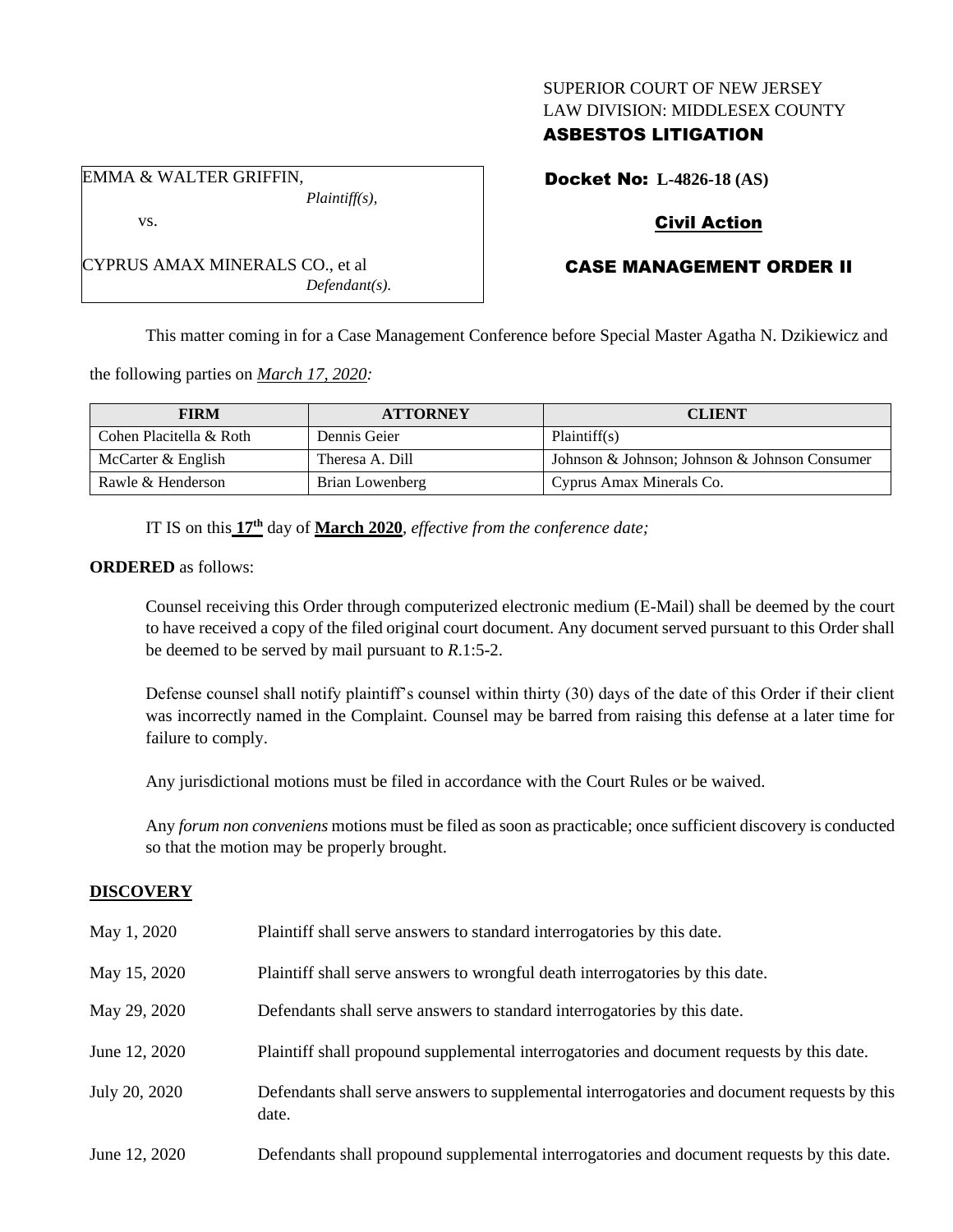| July 20, 2020    | Plaintiff shall serve answers to supplemental interrogatories and document requests by this<br>date.                                                                                                        |
|------------------|-------------------------------------------------------------------------------------------------------------------------------------------------------------------------------------------------------------|
| October 2, 2020  | Defendants shall identify the cross-claims they intend to prove and the proofs as to each cross-<br>claim per Rowe by this date.                                                                            |
| October 16, 2020 | Fact discovery, including depositions, shall be completed by this date. Plaintiff's counsel shall<br>contact the Special Master within one week of this deadline if all fact discovery is not<br>completed. |
| October 16, 2020 | Depositions of corporate representatives shall be completed by this date.                                                                                                                                   |

# **EARLY SETTLEMENT**

March 5, 2021 Settlement demands shall be served on all counsel and the Special Master by this date.

### **MEDICAL EXPERT REPORT**

- May 15, 2020 Plaintiff shall serve executed medical authorizations by this date.
- December 20, 2020 Plaintiff shall serve medical expert reports by this date.
- December 20, 2020 Upon request by defense counsel, plaintiff is to arrange for the transfer of pathology specimens and x-rays, if any, by this date.
- February 26, 2021 Defendants shall identify its medical experts and serve medical reports, if any, by this date. In addition, defendants shall notify plaintiff's counsel (as well as all counsel of record) of a joinder in an expert medical defense by this date.

#### **LIABILITY EXPERT REPORTS**

- December 20, 2020 Plaintiff shall identify its liability experts and serve liability expert reports by this date or waive any opportunity to rely on liability expert testimony.
- February 26, 2021 Defendants shall identify its liability experts and serve liability expert reports, if any, by this date or waive any opportunity to rely on liability expert testimony.

#### **SUMMARY JUDGMENT MOTION PRACTICE**

- March 5, 2021 Plaintiff's counsel shall advise, in writing, of intent not to oppose motions by this date.
- March 19, 2021 Summary judgment motions shall be filed no later than this date.
- April 16, 2021 Last return date for summary judgment motions.

#### **ECONOMIST EXPERT REPORTS**

- December 20, 2020 Plaintiff shall identify its expert economists and serve expert economist report(s), if any, by this date or waive any opportunity to rely on economic expert testimony.
- February 26, 2021 Defendants shall identify its expert economists and serve expert economist report(s), if any, by this date or waive any opportunity to rely on economic expert testimony.

 $\_$  , and the set of the set of the set of the set of the set of the set of the set of the set of the set of the set of the set of the set of the set of the set of the set of the set of the set of the set of the set of th